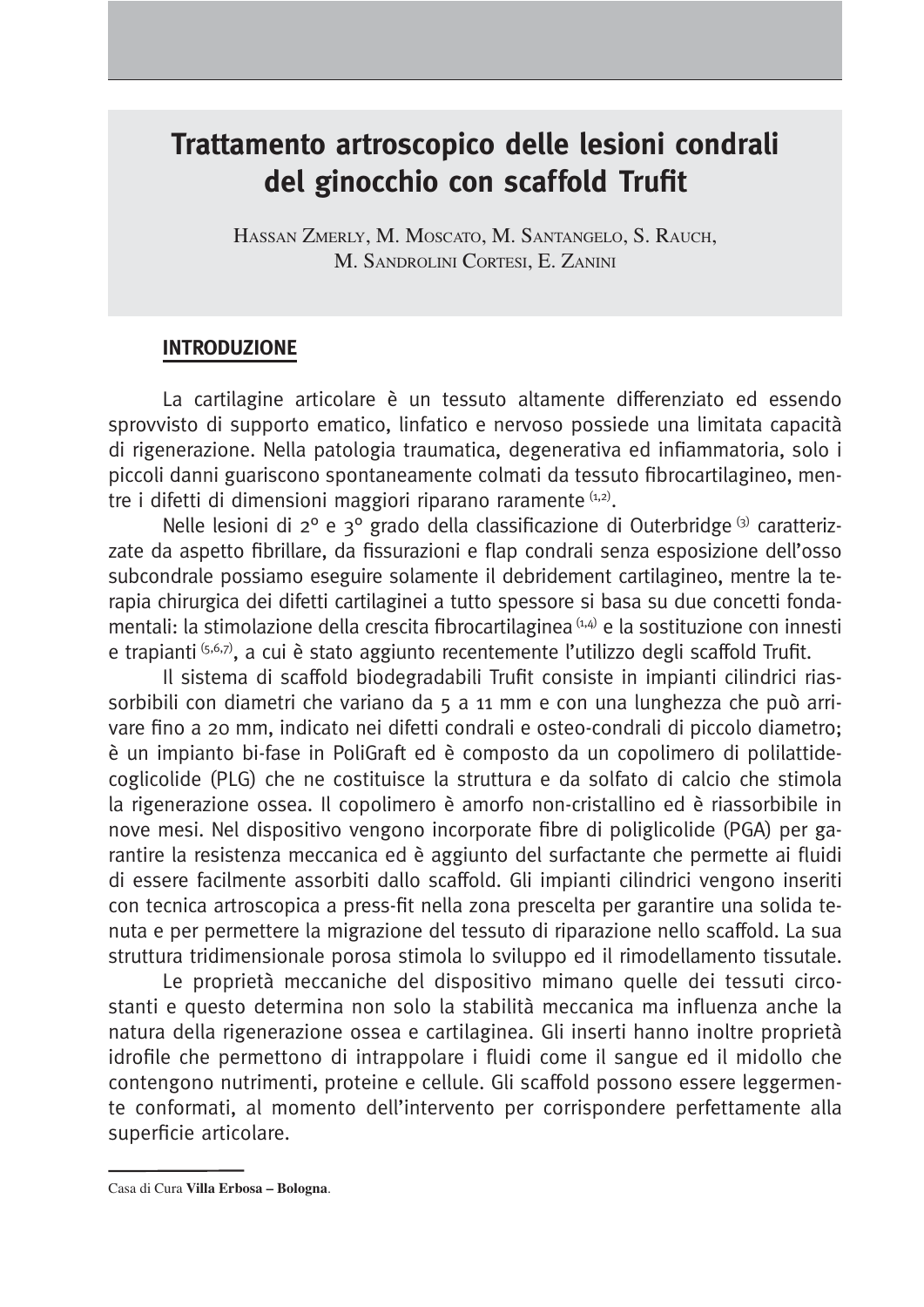#### **INDICAZIONI**

Le indicazioni al trattamento con innesti di sintesi Trufit sono costituite dai difetti di piccolo diametro osteocondrali e condrali a tutto spessore di 4º grado della classificazione di Outerbridge; mentre le controindicazioni principali sono l'artrosi grave, le deviazioni assiali importanti in varismo o valgismo, i difetti parziali non a tutto spessore, l'incapacità di utilizzare l'arto controlaterale durante il periodo di riabilitazione, l'età superiore ai 65 anni.

Sono condizioni sfavorevoli le lievi deviazioni assiali, l'assenza del menisco, le malattie degenerative articolari, l'età, il sovrapeso, la presenza di lesioni a specchio o multiple.

#### **TECNICA CHIRURGICA**

Dopo aver esaminato in artroscopia le dimensioni e la profondità della lesione, e trattate le lesioni associate, viene eseguita una adeguata preparazione del sito lesionato mediante un carotatore che crea una forma cilindrica adatta dove vengono successivamente posizionati a press-fit gli innesti Trufit; nelle lesioni di piccole dimensioni viene utilizzato un solo cilindretto, mentre in quelle più grandi possono essere utilizzati più di uno. In presenza di lesione associata del LCA viene prima eseguito l'impianto del Trufit e poi la ricostruzione del crociato.

Essendo un prodotto di sintesi, ha il vantaggio, rispetto alle altre tecniche di innesto osteo-condrale, dell'assenza del sito donatore e della minore durata dell'intervento, mentre gli svantaggi rispetto agli innesti autologhi riguardano le sue proprietà biologiche e meccaniche.

#### RIABILITAZIONE POST-OPERATORIA

La riabilitazione dovrebbe promuovere l'ambiente fisico ideale per la guarigione cartilaginea articolare; il programma inizia nell'immediato post-operatorio associato alla crioterapia.

Dopo l'intervento è consigliabile sottoporre il paziente a CPM per alcuni giorni; la durata del trattamento è di 4-6 ore al giorno, con articolarità che viene aumentata in base alla tolleranza del paziente.

Il paziente deambula con l'ausilio di due bastoni e carico per sfioramento sull'arto operato per 3 settimane.

Il potenziamento muscolare inizia nell'immediato post-operatorio, mentre gli esercizi di resistenza iniziano dopo 3 settimane dall'intervento (8,9). Il ritorno allo sport valutato in base all'esame clinico e all'attività svolta dovrebbe riprendersi dopo 4 mesi.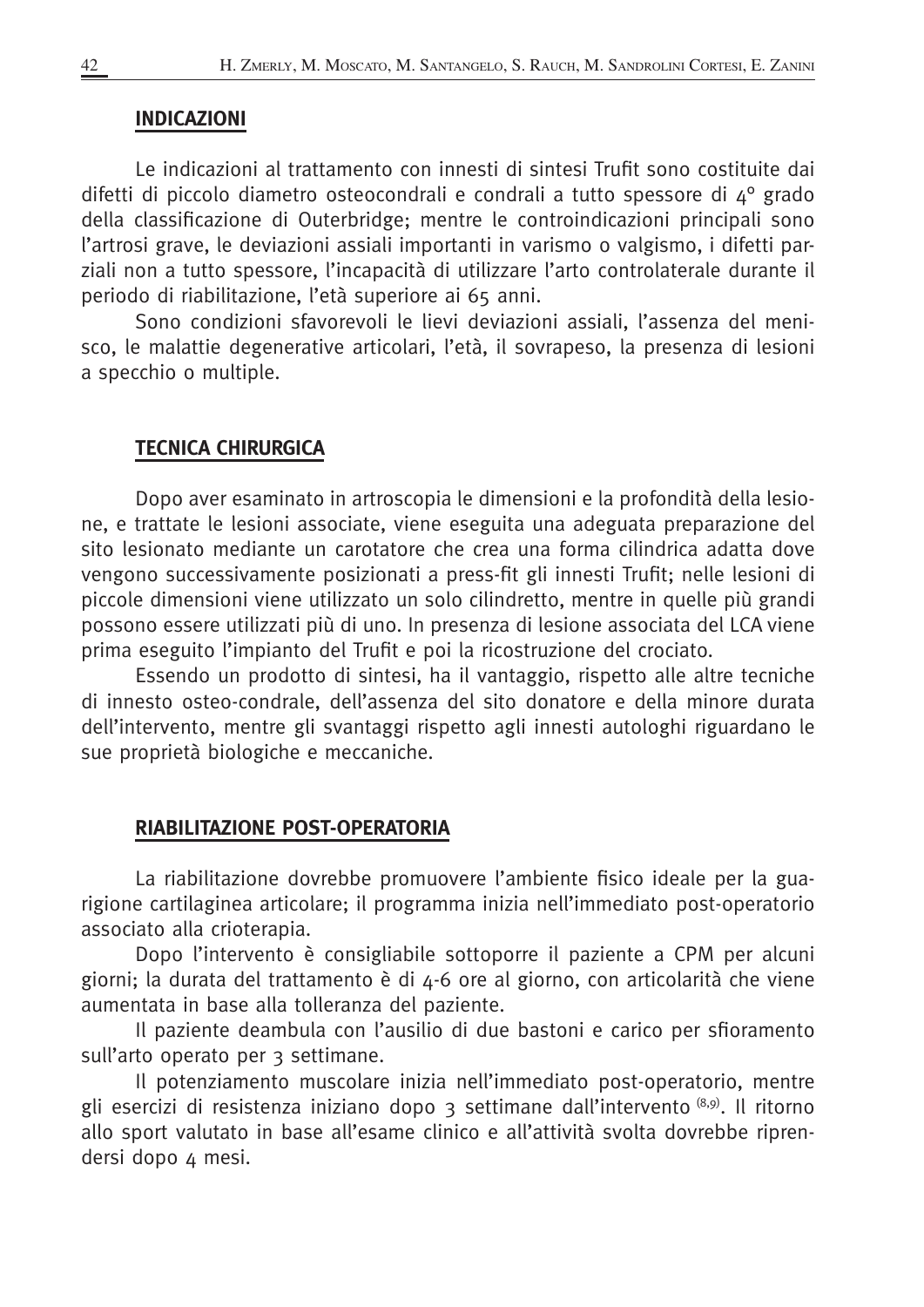## **MATERIALI E METODI**

Sono stati trattati in artroscopia con innesti osteo-condrali di sintesi Trufit 23 pazienti con lesioni condrali a tutto spessore del ginocchio, di cui 13 maschi e 10 femmine, con un range di età da 18 a 63 anni, il ginocchio era destro in 12 casi e sinistro in 11 casi; in 2 casi si trattava di osteocondrite dissecante al  $4^{\circ}$  stadio e in 21 casi di ulcera condrale ( $4^{\circ}$  grado della classificazione di Outerbridge).

La localizzazione della lesione era il CFM in 16 casi, il CFL in 6 ed il PTM in 1 caso (foto 1a e 1b); in 5 casi è stata eseguita una meniscectomia selettiva nello stesso compartimento, mentre in 5 casi al difetto condrale era associata una lesione della femoro-rotulea (in 3 di grado 3º trattate con debridmente e 2 di grado 4º trattate con microfratture).



Foto 1 (a e b): lesione condrale del piatto tibiale mediale trattata con innesto osteocondrale Trufit

In 20 casi è stato utilizzato un innesto unico e in 3 casi 2 innesti per colmare il difetto (foto 2a e 2b), il diametro dell'innesto era di 7 mm in 5 casi, 9 mm in 10 casi e 11 mm in 5 casi; nelle ginocchia con innesto doppio abbiamo utilizzato i seguenti cilindretti:  $7+7$ ,  $7+9$  e  $9+11$ mm.



Foto 2 (a e b): doppio innesto al condilo femorale mediale.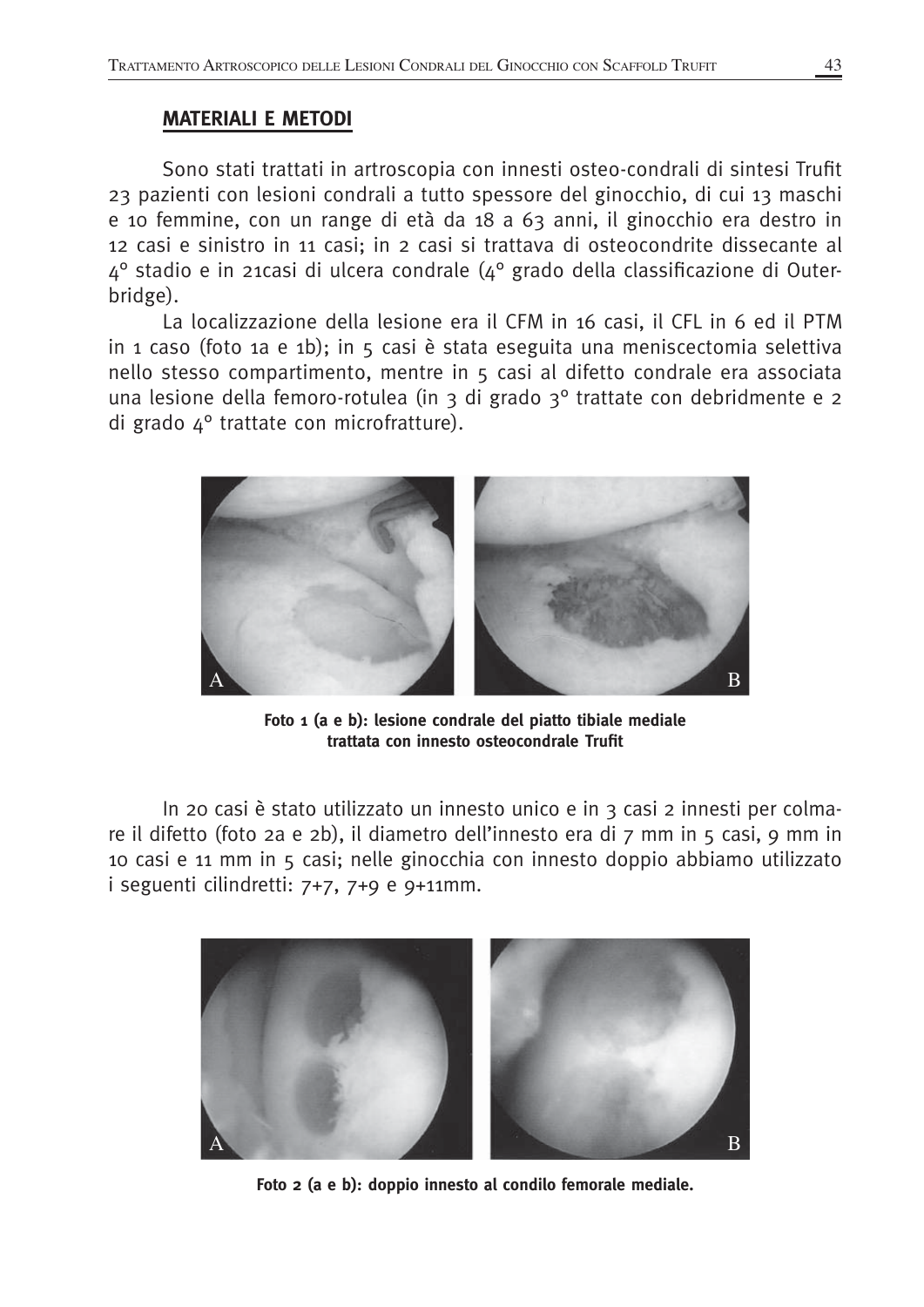In 4 casi le lesioni condrali erano associati a lesione del LCA (foto 3) che è stato ricostruito nel medesimo tempo chirurgico con i tendini ST e G e la tecnica Rigid-fix.



Foto 3: Trufit al condilo femorale laterale in corso di ricostruzione del LCA.

### **RISULTATI**

Nella nostra casistica non si sono osservate dopo l'innesto complicazioni sistemiche e non si sono verificati processi infettivi.

I risultati sono stati valutati utilizzando con la scheda di valutazione IKDC e con l'autovalutazione KOOS che comprende il dolore e i sintomi, la vita quotidiana, le attività sportive e ricreative e la qualità di vita.

Ad un follow-up medio di 25 mesi (range 12 -36 mesi), i nostri risultati erano soddisfacenti in 19 casi (valutati A e B in base alla scheda IKDC) ed insoddisfacenti in 4 casi (valutati C e D).

Tutti i 4 pazienti sottoposti a ricostruzione contemporanea del LCA hanno avuto risultati soddisfacenti. Nei 5 pazienti con lesione della femore-rotulea abbiamo avuto i risultati peggiori (2 insoddisfacenti). Nell'unico caso valutato D, c'era l'associazione di trapianto doppio (9+11) con lesione della femoro-rotulea e lesione degenerativa meniscale sottoposta a regolarizzazione.

## **CONCLUSIONI**

Le lesioni condrali costituiscono un problema di difficile risoluzione; i risultati da noi ottenuti confermano gli innesti con il sistema Trufit come valida alternativa nel trattamento artroscopico, in pazienti selezionati, delle lesioni condrali e osteocondrali del ginocchio di piccolo diametro (10, 11); tuttavia per una migliore considerazione dei risultati occorrono studi randomizzati, casistiche operatorie più ampie, follow-up clinici a lungo termine e studi istologici per valutare la qualità del tessuto neoformato.